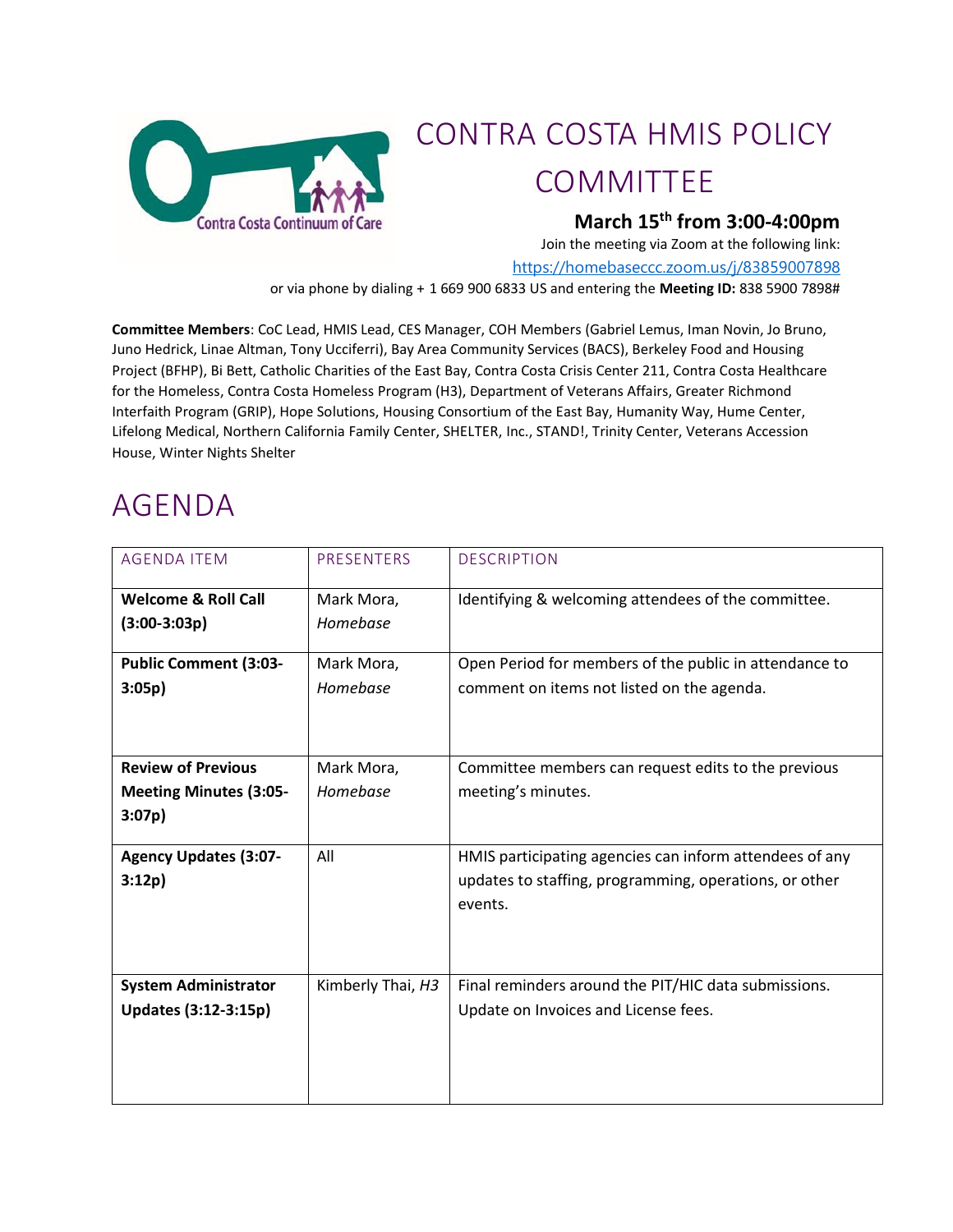| <b>HUD Systemwide</b>          | Dana Ewing, H3   | Report on HUD Systemwide Performance Measures Report        |
|--------------------------------|------------------|-------------------------------------------------------------|
| <b>Performance Measures</b>    |                  | findings                                                    |
| <b>Report Findings (3:16-</b>  |                  |                                                             |
| 3:40p                          |                  |                                                             |
|                                |                  |                                                             |
| <b>Data Quality Reminders</b>  | Tammy Stoicich,  | RED Team will be reviewing with the group how to do a       |
| $(3:41-3:53p)$                 | H <sub>3</sub>   | thorough client search. Will also be giving a report on the |
|                                |                  | status of monthly enrollment report submissions.            |
|                                | Torrie Carlson,  |                                                             |
|                                | H <sub>3</sub>   |                                                             |
| <b>CE Updates (3:53-3:55p)</b> | Shelby Ferguson, | Updates on Program Models discussion and CE evaluation.     |
|                                | H <sub>3</sub>   |                                                             |
|                                |                  |                                                             |
| Q&A (3:56-4:00p)               | All              | Answer questions related to agenda items covered in the     |
|                                |                  | meeting or any other questions related to HMIS data entry   |
|                                |                  | or processes.                                               |
|                                |                  |                                                             |

Next Meeting: April 19<sup>th</sup> from 3:00-4:00pm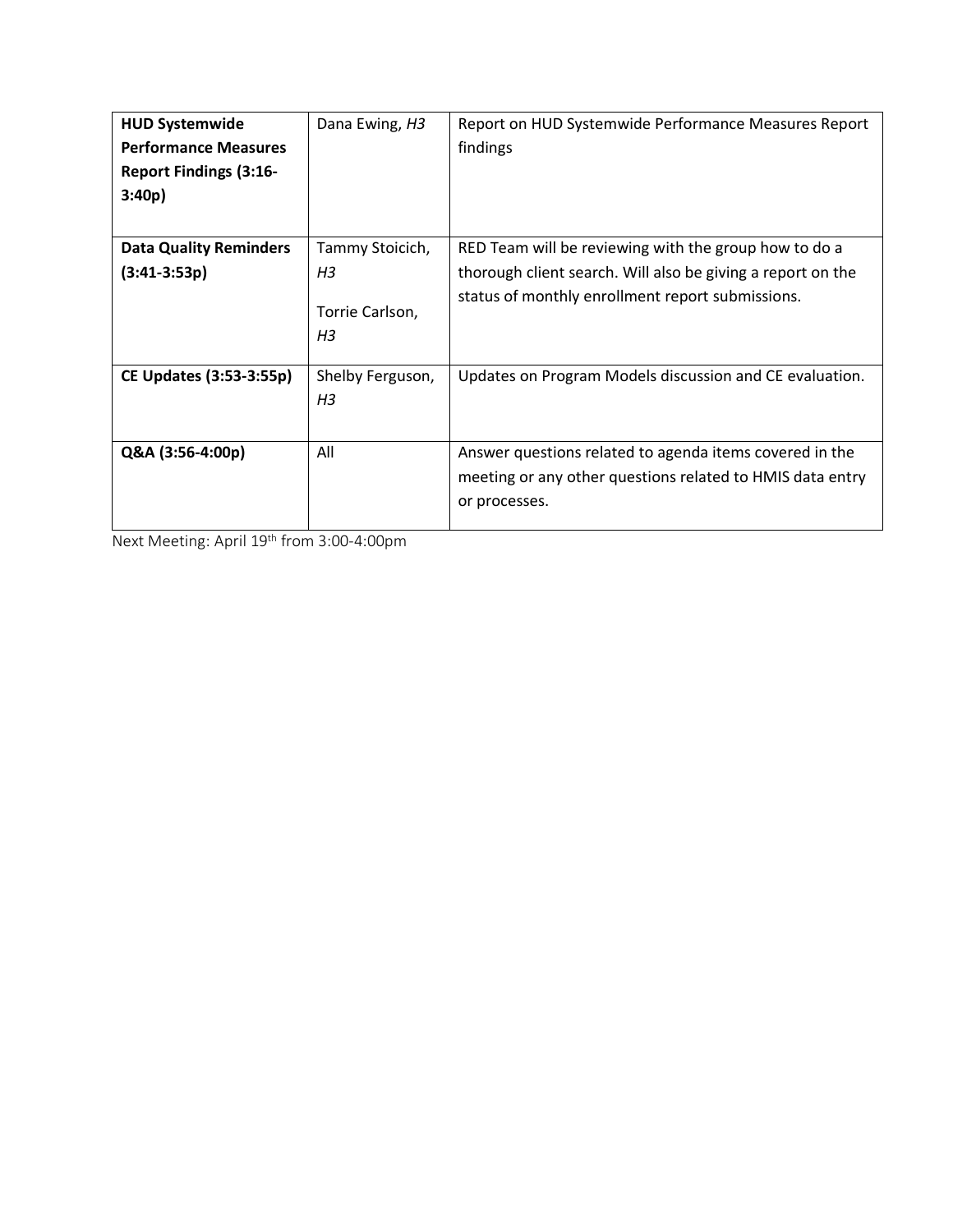

# CONTRA COSTA HMIS POLICY COMMITTEE

## **Tuesday, February 15, 2022 from 3:00-4:00pm Recording link:** \*pending\*

# MEETING MINUTES

#### **Welcome & Introductions**

Ashling Cole, (BACS), Laura Sharples, (Catholic Charities of the East Bay), Nubia Miranda, (Catholic Charities of the East Bay), Elissa Villalobos, (Catholic Charities of the East Bay), Jo Bruno, (COH Member), Juno Hedrick, (COH Member), Iman Novin, (COH Member), Linae Altman, (COH Member), Dale Harrington (Dale Harrington), (Community Member), Jai De Lotto, (Department of Veterans Affairs), Vanessa Calloway, (East Bay NHS), Susan Padan, (EHSD), Manusiu Laulea, (GRIP), Stacy Johnson, (H3), Fadi Elhayek, (H3: CCACS), Denise Mills, (H3: CCYCS), Shelby Ferguson, (H3: CES), Torrie Carlson, (H3: CORE), Michael Fischer, (H3: Programs), Dana Ewing, (H3: RED Team), Jasmine Harvey, (H3: RED Team), Kimberly Thai, (H3: RED Team), Carlos Silva, (H3: RED Team), Tammy Stoicich, (H3: RED Team), Tony Ucciferri, (HACCC), Marichelle Alcantara, (HCEB), Mark Mora (he/him), (Homebase), Sara Marsh, (Hope Solutions), Alex Atkinson, (Hope Solutions) , Irma Bodden, (Hope Solutions REP Program), Bertha Lopez, (Hume Center), Gina Hernandez, (SHELTER, Inc.) , Khalid Nemati (SHELTER, Inc.) , Sadiq Nemati, (SHELTER, Inc.), Marjolein Daas, (Trinity Center), Teri Lundvall, (Winter Nights), 19252662443

#### **Public Comment**

- Members of the public were invited to comment on items not listed on the agenda.
- No public comments were made.

#### **Review of previous meeting minutes:**

• There were no comments or suggested change regarding the minutes from the January 18, 2022 meeting.

#### **Agency Updates:**

There were no agency updates announced.

#### **System Administrator Updates**

Kimberly Thai, H3, provided the following updates: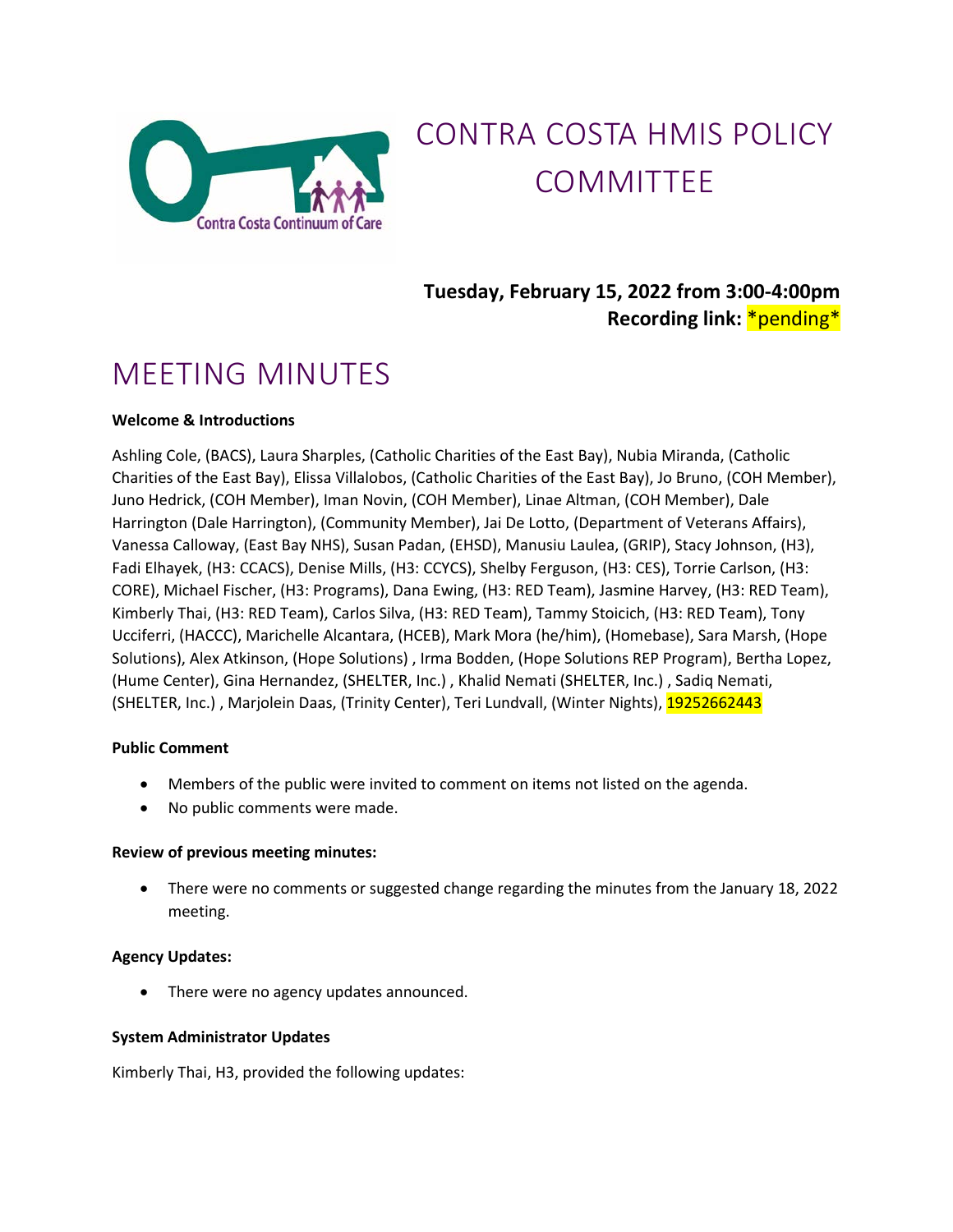• **HUD SPM (Systemwide Performance Measures Report**): The RED team is preparing the SPM report for submission to the U.S. Department of Housing and Urban Development (HUD) and providers have been asked to perform data clean-up such as missing moving dates and annual assessments before February 25<sup>th</sup>. The final submission to HUD is February 28<sup>th</sup>. An analysis of this report will be shared in the next meeting. Kimberly also announced that all domestic violence data has been reconciled and in comparable databases as of January.

#### **Data Quality Reminders:**

- Torrie Carlson, H3, announced and shared two slides about the new process and the steps that involve submitting the monthly client enrollment report. A new tracker system has been developed to check data quality and reconcile data entry into HMIS with other records.
- Tammy Stoicich, H3, did a live demonstration about an updated feature to clear an exit date and remove exit data in HMIS.

#### **Upcoming Projects: Data Quality Monitoring Plan (DQMP) and Performance Based Contracting**

- Kimberly Thai, H3, gave a brief overview of the DQMP with its definition and responsibilities. Kimberly shared that the H3 RED Team is working with Homebase to create a draft plan. The final draft will be completed and presented to this committee in April. A link of the DQMP in support of Performance Based Contracting Project was posted in the chat.
- Shelby Ferguson, H3, presented a slide with the 7 program models under the Performance Based Contracting, and shared ways in which people can submit feedback. Per feedback provided from the audience regarding the Head of Household feature, the H3 team responded that they will provide this recommendation to their vendor for a future update. A link to a survey to provide feedback was posted in the chat.

#### **PIT Count Updates**

- Dana Ewing, H3, provided a brief update of the Unsheltered Point-in-Time (PIT) Count and announced that volunteers were assigned to census tracts and there were about 240 census tracts covered. Dana also shared that people with lived experienced of homelessness helped with the survey and PIT count.
- Kimberly Thai, H3, presented a slide of the Sheltered Point-in-Time Count and reminded Shelter and Transitional Housing providers to complete and verify all data entered from February by March 10<sup>th</sup>. The deadline for all information to be run out on HMIS is March 14<sup>th</sup>. Those providers who are not in HMIS will get an Excel sheet to provide data. The final report will be published by mid-Summer.
- Kimberly Thai, H3, shared additional slides to show Agency Administrators what type of information the Google Doc needs in order to complete the HUD Housing Inventory Count. She also mentioned the methodologies for different program types.

#### **Emergency Housing Voucher Updates**

• Shelby Ferguson, H3, provided an update about the Emergency Housing Vouchers with a slide highlighting important data. Shelby stated that this is the first voucher program tracked in HMIS.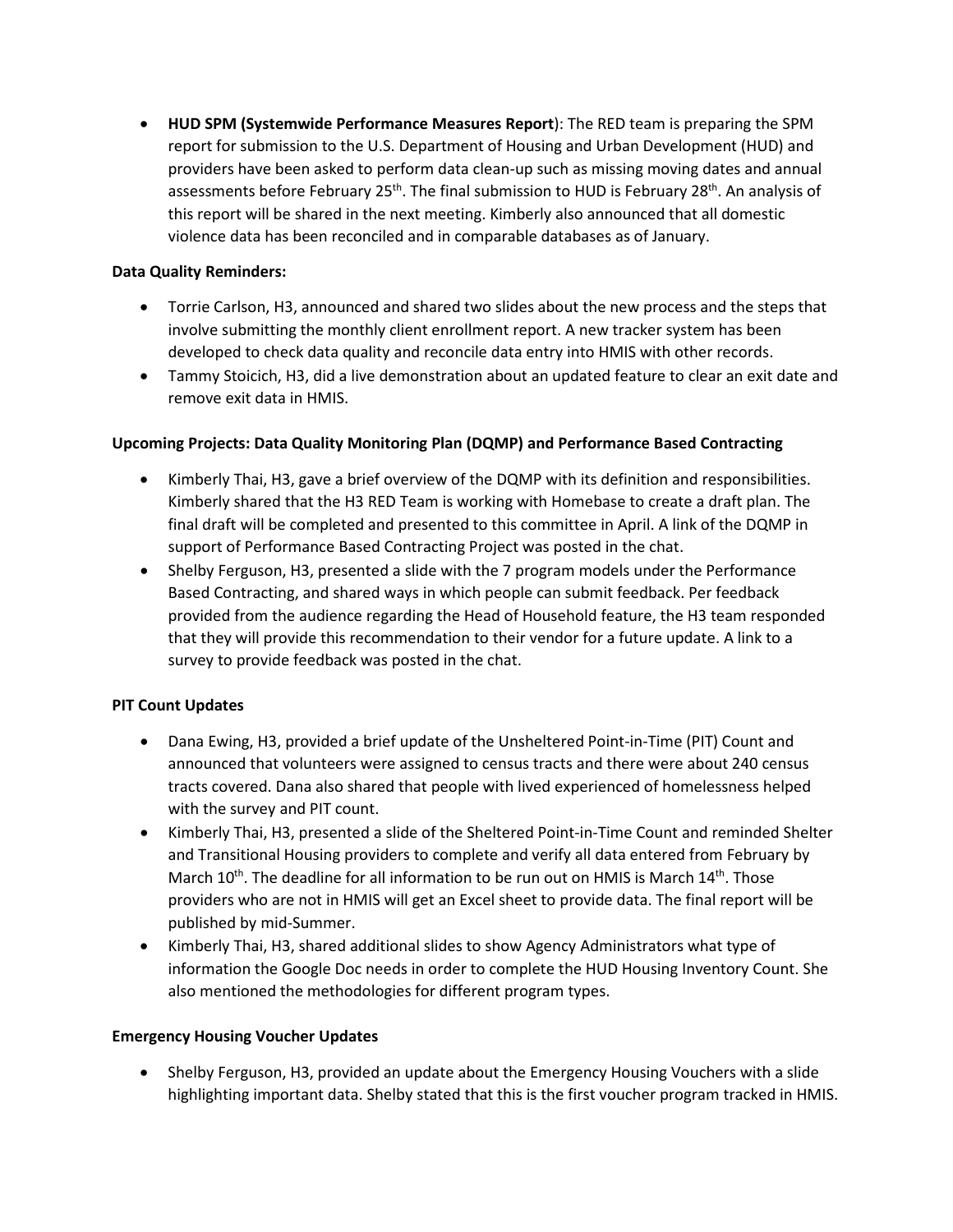Per a question from the audience about what to do for future new Permanent Supportive Housing referrals, Shelby announced that the deadline has already passed.

#### **Q&A section:**

- Tony Ucciferri asked a question about the Referral Subsidy Program to HMIS through Hope Solutions regarding the software cleanup to transfer the information over, and whether there is any guidance or written standards that they can review with both the RED Team and Hope Solutions to expedite the transfer. Kimberly Thai answered that there is HUD guidance about what the best way to move forward will be and what the project transfer might look like. The initial estimate was between \$3-\$5K for a one-time migration, for which Tony confirmed that they were ok with the cost. Kimberly will request the contractor to start drafting the specifications of work with a contract start date of March 1st.
- Jo Bruno asked how a new agency can start using the HMIS Program. Kimberly Thai answered that there is a CoC Participation Provider application on the website, but clarified that new agencies have to be participating in the CoC first.

Next Meeting: Tuesday, March 15<sup>th</sup>, from 3-4:00 pm.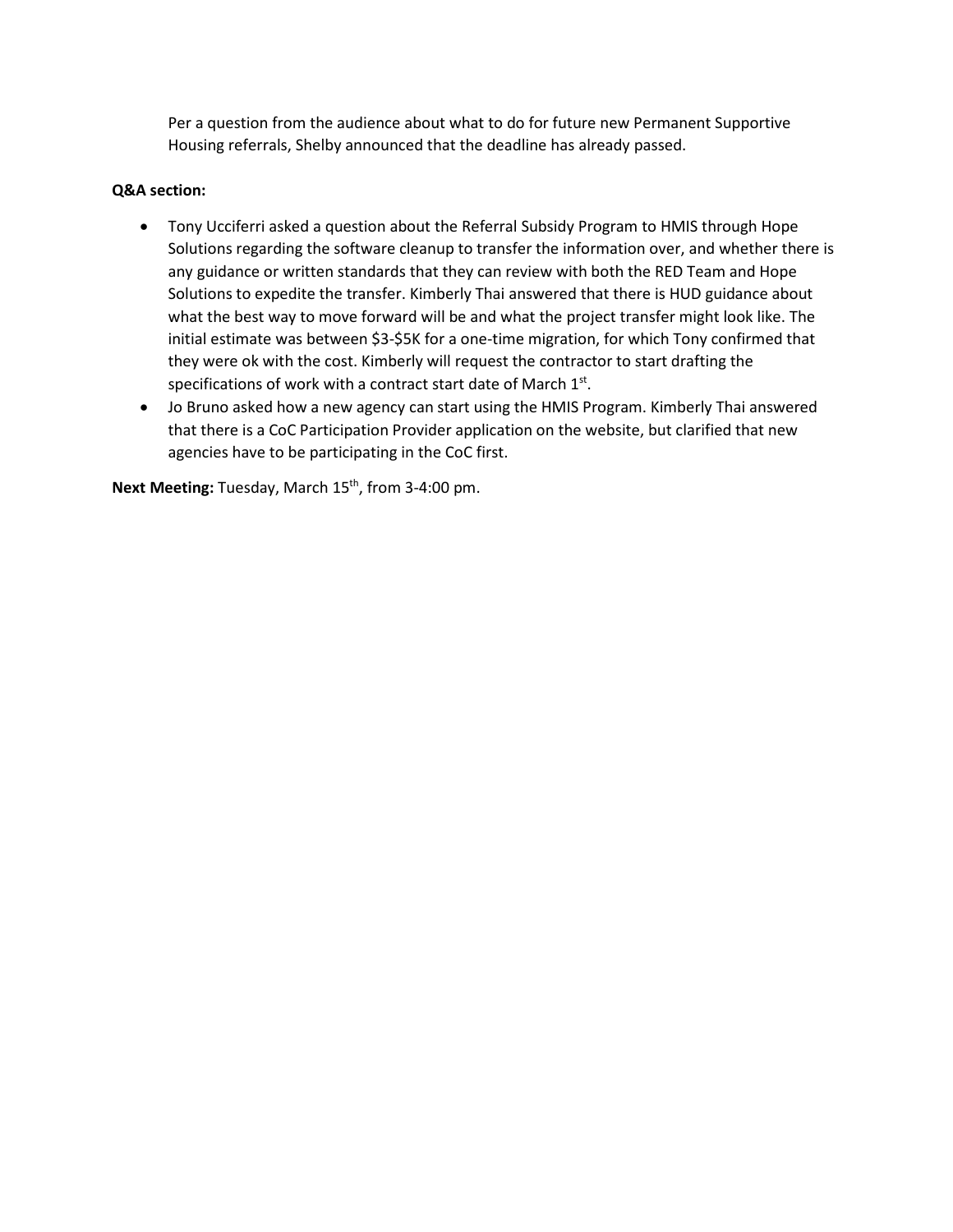## **Contra Costa HMIS**

## **CLIENT INFORMED CONSENT & RELEASE OF INFORMATION AUTHORIZATION**

is a Partner Agency in the Homeless Management Information System (HMIS). HMIS is a shared homeless and housing database system operated by the Contra Costa County Continuum of Care Council on Homelessness, Contra Costa Health, Housing, and Homeless Services Division, and the *current* Partner Agencies listed below.

#### **What is HMIS and Why Should I Use It?**

HMIS is a private, trusted database that holds information about people getting housing and other support services. No one outside of the HMIS can see what is shared without permission. HMIS can help make the services offered to consumers better by allowing approved staff at Partner Agencies to share client information with each other, track the types of services offered and track trends and patterns over time to learn about the services our community needs the most. HMIS operates over the Internet and uses many security safeguards to protect your privacy.

Being a part of the HMIS can help us provide you with the best service and housing options available. As you receive services, we will collect data about the services you are getting as well as the outcomes you were able to achieve by getting these services. Your name and other personal information put in the HMIS **will not be shared** with any outside agency unless required by law. Approving your information to be shared within the HMIS is a choice. Refusing to do so will not limit your access to shelter or services. Non-identifying information regarding program participation will still be entered in HMIS to meet federal and state reporting requirements.

#### **By signing this form, I understand that:**

- I give consent for my basic and relevant information to be shared with Partner Agencies in order to help me find housing, employment, financial help, counseling, treatment, and other services. (Basic information includes, but is not limited to, intake date, name, gender, SSN, birthdate, race/ethnicity, household size, military status, language, and non-confidential services requested and received.)
- I have the right to receive a copy of my HMIS information upon written request.
- The current list of Partner Agencies who use HMIS may change over time. I give consent for my personal information to be shared with any new HMIS Partner Agency. In addition, if I engage with CORE Street Outreach, I consent to share my name, age, services and other information relevant to my care with the agencies they partner with, which may also change over time. I may request a current list of all Partner Agencies at any time.
- Upon providing my consent, all data in my HMIS record will be shared. This consent will expire 10 years after the signed date. I know that I may cancel this consent at any time by written request. The cancellation will not cover the information I already gave out before I decided to cancel my consent. All information that was lawfully collected before this time will remain stored in HMIS.